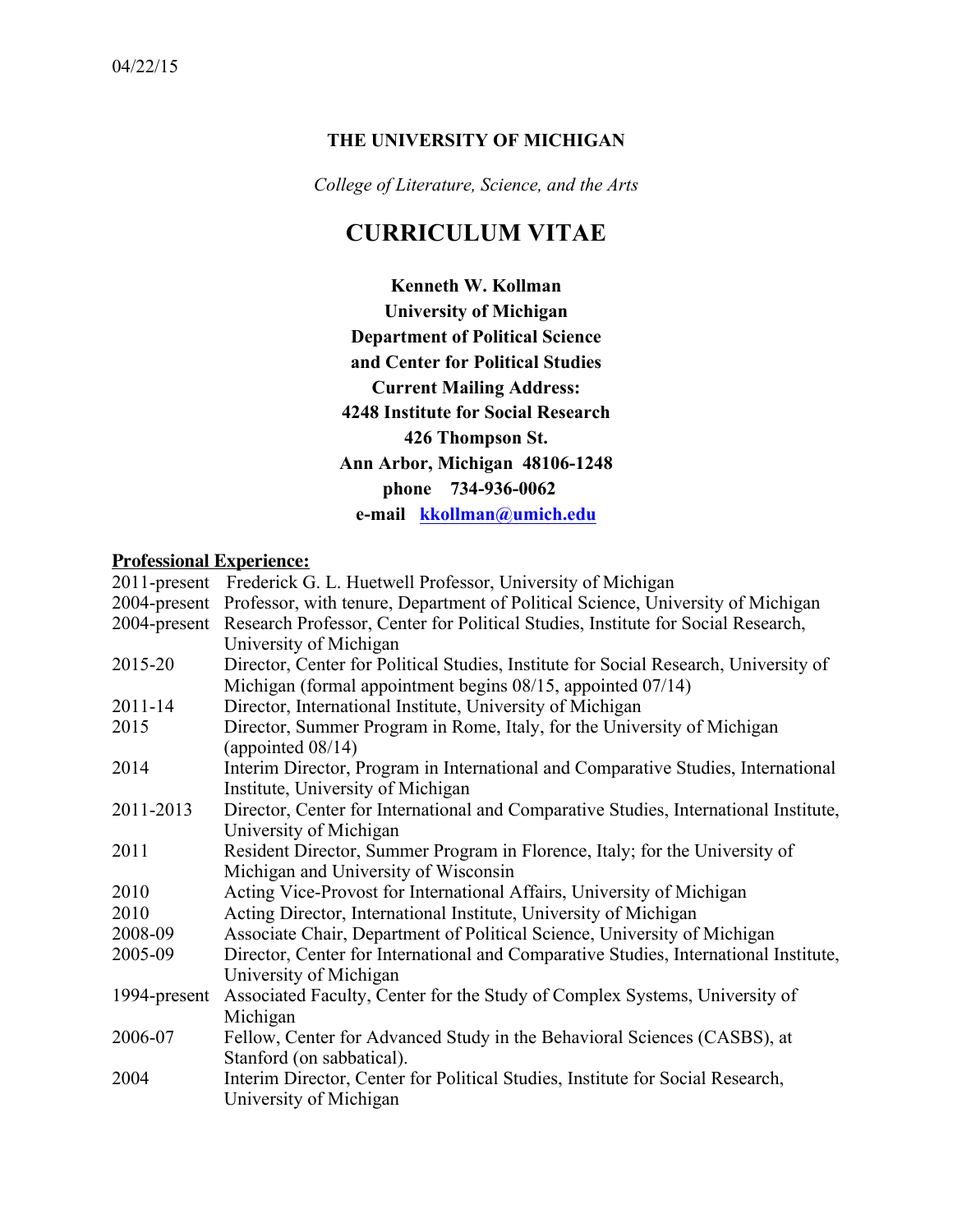| 2003-05           | Director, Center for European Studies, International Institute, University of<br>Michigan                                                     |
|-------------------|-----------------------------------------------------------------------------------------------------------------------------------------------|
| 2003-05           | Director, European Union Center, International Institute, University of Michigan                                                              |
| 1999-2004         | Associate Professor with tenure, Department of Political Science, University of<br>Michigan                                                   |
| 1999-2004         | Research Associate Professor and Associate Director, Center for Political Studies,<br>Institute for Social Research, University of Michigan   |
| 2000-2001         | Resident Director, Academic Year Program in Florence, Italy; for the University<br>of Michigan, University of Wisconsin, and Duke University. |
| 1993-1999         | Assistant Professor, Department of Political Science, The University of Michigan                                                              |
| 1993-1999         | Faculty Associate, Center for Political Studies, Institute for Social Research,<br>University of Michigan                                     |
| 1992-1993         | Instructor, Department of Political Science, Northwestern University                                                                          |
| <b>Education:</b> |                                                                                                                                               |
| Ph.D.             | Political Science, Northwestern University, 1993                                                                                              |
|                   | Thesis: "Outside Lobbying." Committee: Benjamin I. Page (chair), Jane<br>Mansbridge, and Dennis Chong.                                        |

- M.S. Mathematical Methods in the Social Sciences, Northwestern University, 1991 Primary Advisor for M.S.: Roger Myerson. B.A. University of Notre Dame, May, 1988 (Magna Cum Laude)
	- Senior Thesis Advisor: Luis Fraga

#### **Awards and Fellowships:**

| 2012    | The Lijphart/Przeworski/Verba Dataset Award of the Comparative Politics                 |
|---------|-----------------------------------------------------------------------------------------|
|         | Section of the American Political Science Association, Principle Investigator of        |
|         | CLEA, a data archive of election results. The award honors "a publicly available"       |
|         | data set that has made an important contribution to the field of comparative            |
|         | politics."                                                                              |
| 2009    | Southern Political Science Association, a panel at the annual meeting designated        |
|         | the book, Outside Lobbying, to be one of the "classics" on interest group politics      |
|         | written over the past 25 years.                                                         |
| 2006-07 | Fellow at the Center for the Advanced Study in the Behavioral Sciences, Stanford        |
|         | University.                                                                             |
| 2005    | Leon Epstein Outstanding Book Award, honoring a book published in the                   |
|         | previous two years on political organizations and parties, given the by the             |
|         | organized section on Political Organizations and Parties of the American Political      |
|         | Science Association, for The Formation of National Party Systems: Federalism            |
|         | and Party Competition in Canada, Great Britain, India, and the United States.           |
|         | 2004. With Pradeep Chhibber. Princeton University Press                                 |
| 2005    | Runner-up for the Gregory Luebbert Book Award, given to the outstanding book            |
|         | published in Comparative Politics, for The Formation of National Party Systems:         |
|         | Federalism and Party Competition in Canada, Great Britain, India, and the               |
|         | United States. 2004. With Pradeep Chhibber. Princeton University Press.                 |
| 2000    | Jack Walker Award for "Party Aggregation and the Number of Parties in India             |
|         | and the United States." with Pradeep Chhibber. 1998. American Political                 |
|         | <i>Science Review</i> , given by the Political Organizations and Parties section of the |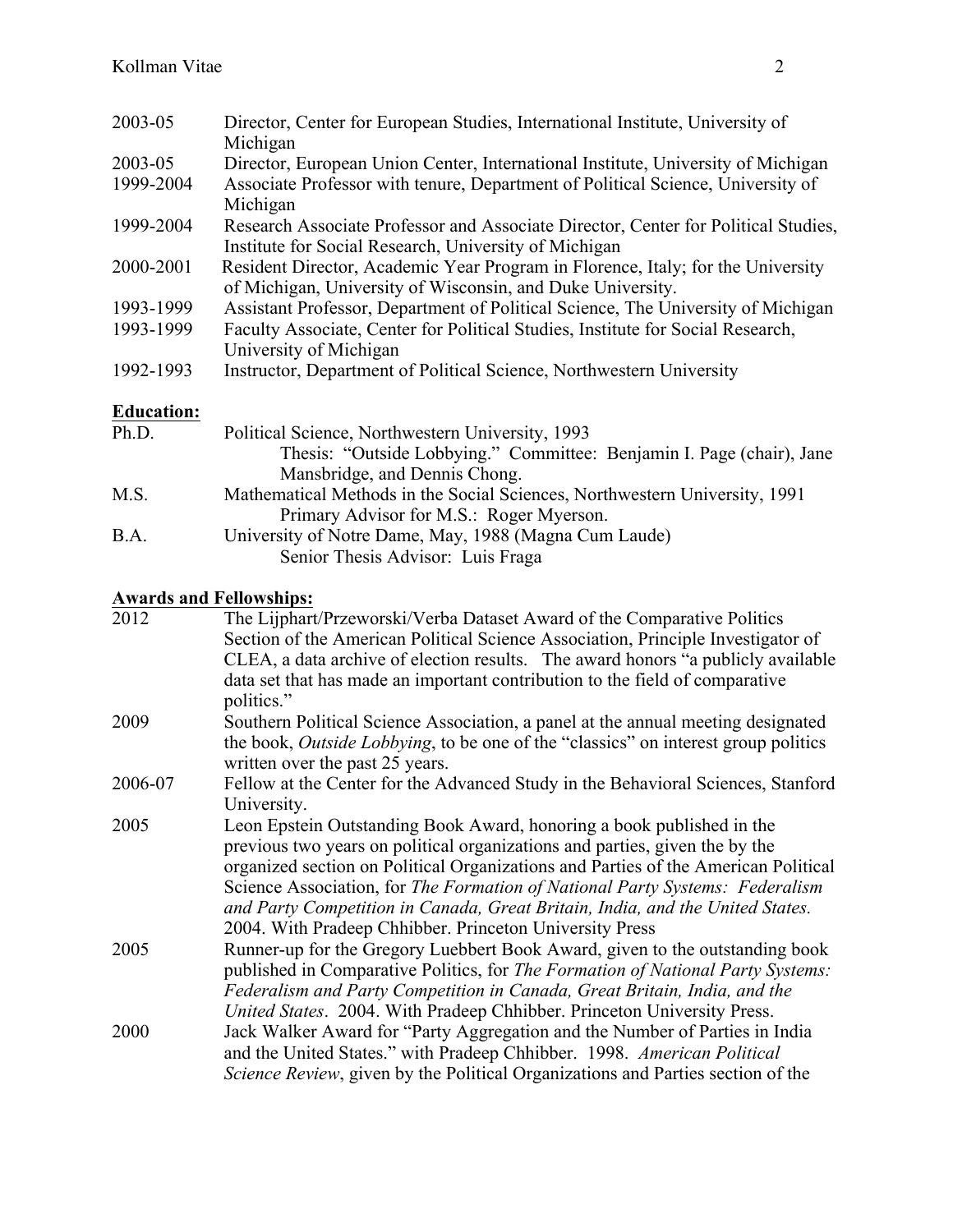| 1998           | American Political Science Association for the best paper published on political<br>organizations and parties.<br>Emerging Scholar Award, from the organized section on Political Organizations<br>and Parties of the American Political Science Association. Award given to the<br>person receiving his or her PhD within the last five years who demonstrates<br>unusual promise. |
|----------------|-------------------------------------------------------------------------------------------------------------------------------------------------------------------------------------------------------------------------------------------------------------------------------------------------------------------------------------------------------------------------------------|
| 1997           | Fellow, European University Institute, Florence, Italy, April-June.                                                                                                                                                                                                                                                                                                                 |
| 1996           | Faculty Recognition Award, University of Michigan.                                                                                                                                                                                                                                                                                                                                  |
| <b>Grants:</b> | (A total of \$5.2 million in external grants raised as Principal Investigator or                                                                                                                                                                                                                                                                                                    |
|                | co-Principal Investigator)                                                                                                                                                                                                                                                                                                                                                          |
| 2014-19        | Andrew W. Mellon Foundation, "Virtual Curriculum in Global Islamic Studies,"<br>co-Principal Investigator, \$3,000,000.                                                                                                                                                                                                                                                             |
| 2014           | Office of Research, University of Michigan, "CLEA-Constituency-Level<br>Election Archive," \$30,000 (cost-shared with the Center for Political Studies and<br>the Institute for Social Research).                                                                                                                                                                                   |
| 2013-14        | M-Cubed grant, University of Michigan, "Modeling Convergence in Creoles,"<br>with Marlyse Baptisa and Jinho Zhen, \$60,000.                                                                                                                                                                                                                                                         |
| 2012           | National Science Foundation, supplement to "Constituency-Level Election Data<br>and the Analysis of Party Systems," Principal Investigator, \$62,338                                                                                                                                                                                                                                |
| 2012-2014      | Andrew W. Mellon Foundation, "Area Studies Support," Principal Investigator,<br>\$750,000.                                                                                                                                                                                                                                                                                          |
| 2010-2013      | National Science Foundation, "Constituency-Level Election Data and the<br>Analysis of Party Systems," Principal Investigator, \$350,000.                                                                                                                                                                                                                                            |
| 2008           | National Science Foundation, supplement to "Consequences of Party System<br>Inflation," Principal Investigator, \$41,084.                                                                                                                                                                                                                                                           |
| 2006-08        | National Science Foundation, "The Consequences of Party System Inflation,"<br>Principal Investigator, \$206,000.                                                                                                                                                                                                                                                                    |
| 2005-08        | European Commission, "European Union Center of Excellence Grant," Principal<br>Investigator, 300,000 Euros (approximately \$390,000 in July, 2005)                                                                                                                                                                                                                                  |
| 2004-05        | European Commission, "European Union Center Grant", Principal Investigator,<br>100,000 Euros (approximately \$130,000 in January, 2005).                                                                                                                                                                                                                                            |
| 2002-04        | National Science Foundation, SES-0136444, Principal Investigator "National<br>Party Systems and National and Regional Parties," \$170,560.                                                                                                                                                                                                                                          |
| 1997-99        | National Science Foundation, SBR 9709913, Principal Investigator, "Political<br>Competition and Decentralization in Democracies." \$90,000.                                                                                                                                                                                                                                         |
| 1995           | Faculty Grant, Center for Research on Learning and Teaching (CRLT), University<br>of Michigan.                                                                                                                                                                                                                                                                                      |
| 1994-96        | National Science Foundation, SBR 9410948, Principal Investigator, "Party<br>Competition in Democratic Elections." \$43,720.                                                                                                                                                                                                                                                         |
| 1994-95        | Faculty Grant by the Horace H. Rackham School of Graduate Studies, "Interest"<br>Group Strategies."                                                                                                                                                                                                                                                                                 |

## **Publications-***Books:*

*Perils of Centralization: Lessons from Church, State, and Corporation.* 2013. New York: Cambridge University Press.

*Relevant or Obsolete? Area Studies in the American Academy.* 2012. Edited With Will Glover. Ann Arbor, MI: International Institute.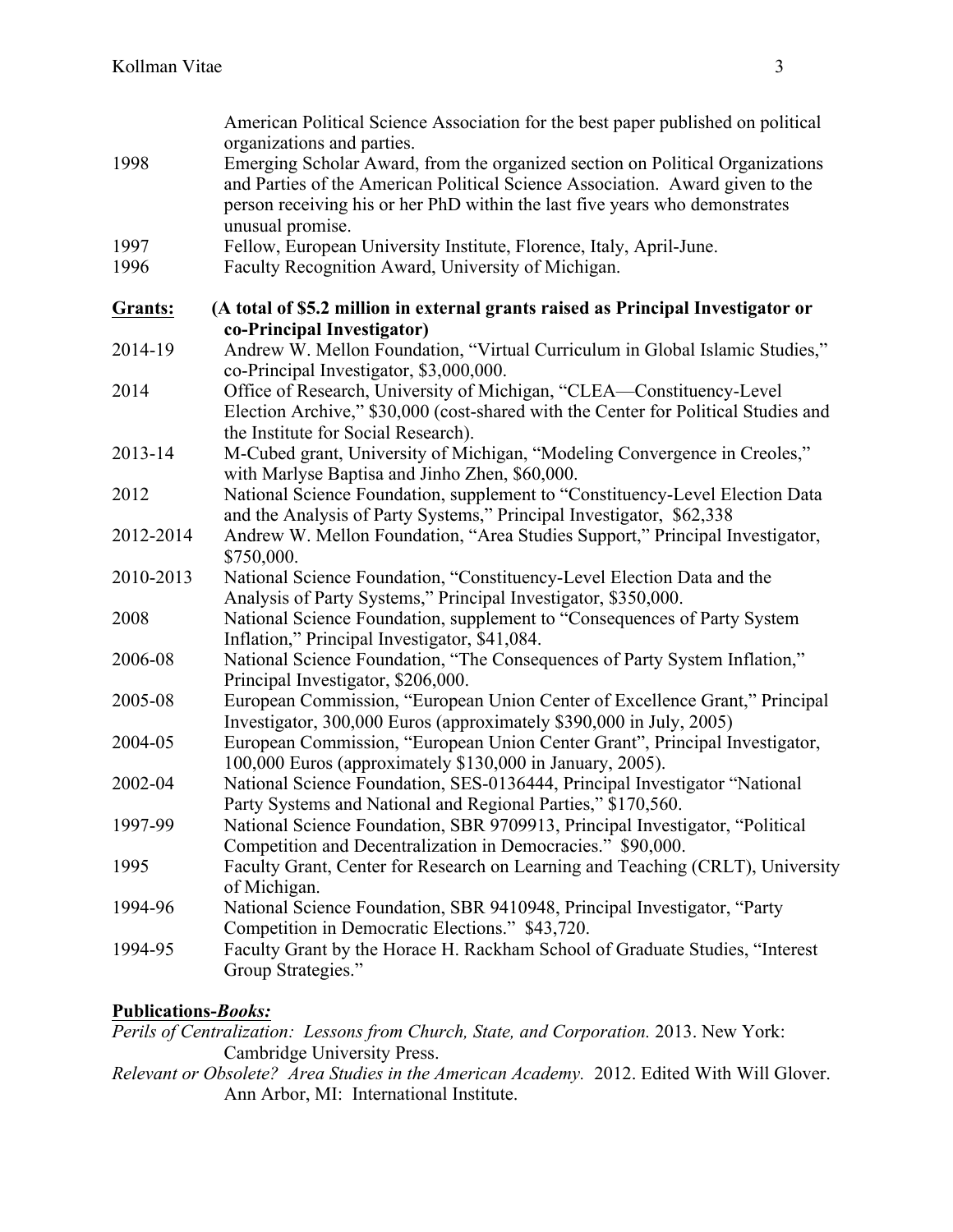- *The American Political System.* 2014. New York: W.W. Norton. 2nd Edition.
- *The American Political System.* 2013. New York: W.W. Norton. 2012 Elections Edition.
- *The American Political System.* 2011. New York: W.W. Norton.
- *Readings in American Politics*: *Analysis and Perspectives*. Editor. 2014. New York: W.W. Norton. 3<sup>nd</sup> Edition.
- *Readings in American Politics*: *Analysis and Perspectives*. Editor. 2011. New York: W.W. Norton. 2<sup>nd</sup> Edition.
- *Readings in American Politics*: *Analysis and Perspectives*. Editor. 2010. New York: W.W. Norton.
- *The Formation of National Party Systems: Federalism and Party Competition in Canada, Great Britain, India, and the United States.* 2004. With Pradeep Chhibber. Princeton University Press. Winner of the 2005 Leon Epstein Outstanding Book Award by the organized section on Political Organizations and Parties of the American Political Science Association.
- *Computational Models in Political Economy*, 2003. Edited with John Miller and Scott Page. Cambridge, MA: MIT Press.
- *Outside Lobbying: Public Opinion and Interest Group Strategies*. 1998. Princeton, NJ: Princeton University Press.

#### **Publications-***Peer-Reviewed Journals:*

- "Party System Nationalization and the Provision of Public Health Services," with Allen Hicken and Joel Simmons. Forthcoming. *Political Science Research and Methods.*
- "Modeling, Measuring and Distinguishing Path Dependence, Outcome Dependence and Outcome Independence," with John E. Jackson. 2012. *Political Analysis.* 20(2):157-74.
- "Connecting Micro and Macro Partisanship," with John E. Jackson. 2011. *Political Analysis.* 19(4):503-518.
- "A Formulation of Path Dependence with an Empirical Example," with John E. Jackson. 2010. *Quarterly Journal of Political Science*. 5:257-289.
- "The Rotating Presidency of the European Council as a Search for Good Policies," 2003. *European Union Politics.* 4(Mar):51-71.
- "Decentralization and the Search for Policy Solutions." with Scott E. Page and John H. Miller. 2000. *Journal of Law, Economics, and Organizations.* 16 (April):102-28.
- "Party Aggregation and the Number of Parties in India and the United States." with Pradeep Chhibber. 1998. *American Political Science Review*. 92:329-42. Winner of the Jack Walker Outstanding Article Award by the organized section on Political Organizations and Parties of the American Political Science Association.
- "Political Parties and Electoral Landscapes." with John H. Miller and Scott E. Page. 1998. *British Journal of Political Science*. 28:139-58.
- "Political Institutions and Sorting in a Tiebout Model." with John H. Miller and Scott E. Page. 1997. *American Economic Review*. 87:977-92.
- "Inviting Friends to Lobby: Interest Groups, Ideological Bias, and Congressional Committees." 1997. *American Journal of Political Science*. 41:519-44.
- "Landscape Formation in a Spatial Voting Model." with John H. Miller and Scott E. Page. 1997. *Economics Letters*. 55:121-30.
- "Adaptive Parties in Spatial Elections." with John H. Miller and Scott E. Page. 1992. *American Political Science Review*. 86:929-937.

## **Publications-***Book Chapters:*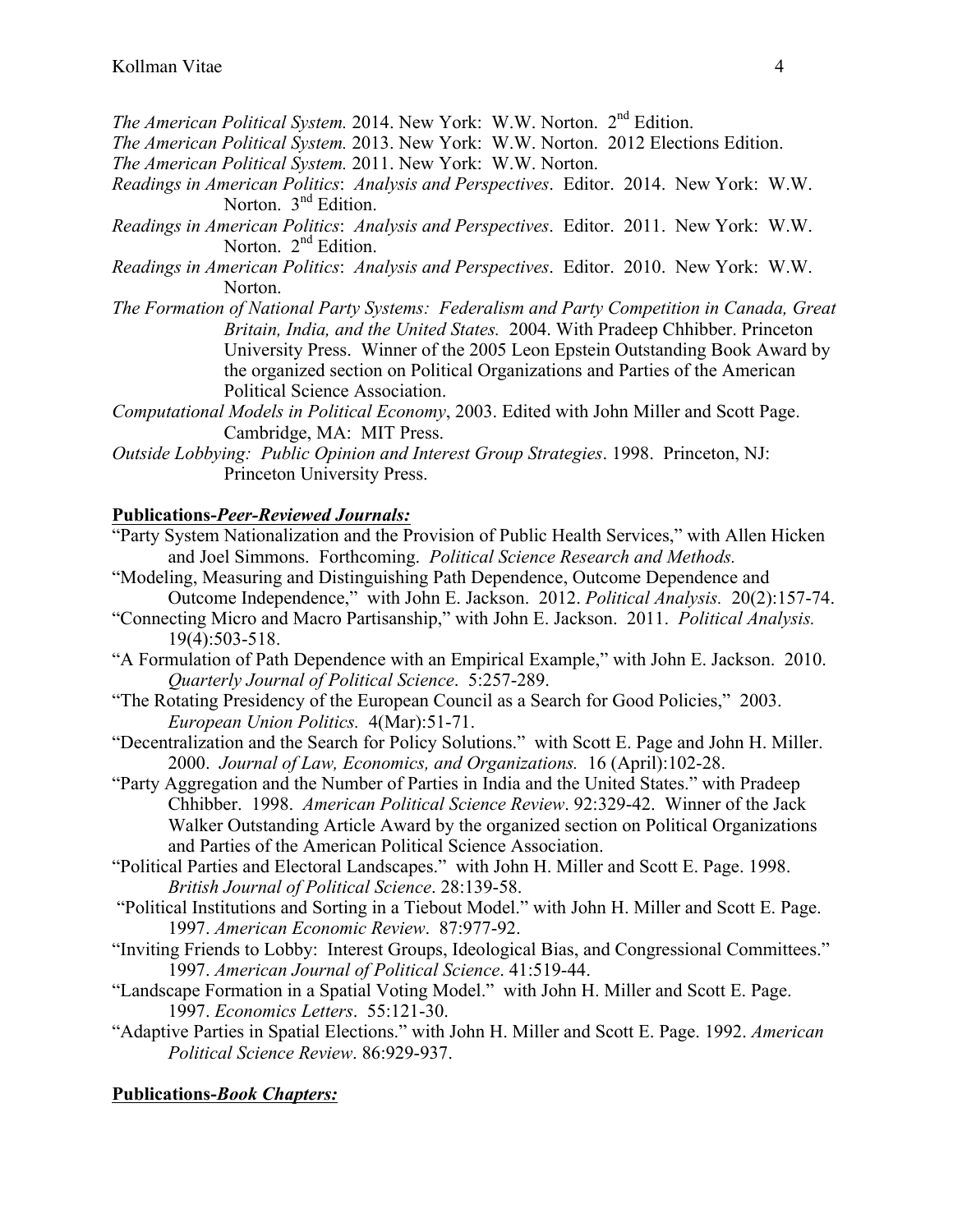- "The Potential Value of Computational Models in Social Science Research." in Harold Kincaid, ed. *Oxford Handbook in Philosophy in the Social Sciences*. 2012. New York: Oxford University Press.
- "Complexity", in Bertrand Badie, Dirk Birg-Schlosser, and Leonardo Morlino, eds. *International Encyclopedia of Political Science.* 2011. Newberry Park, CA: Sage Publications.
- "Computational Methods and Models of Politics," with Scott Page, in Leigh Tesfatsion and Kenneth Judd, eds. *Handbook of Computational Economics II*. 2006. Amsterdam: Elsevier Publishers.
- "Interest Groups and Public Opinion" in Clive Thomas, *A Handbook of Research and Literature on Interest Groups.* 2004. Boulder, CO: Greenwood Press.
- "Political Institutions and Sorting in a Tiebout Model." with John H. Miller and Scott E. Page. 2003. Reprinted with permission by the *American Economic Review*. In Ken Kollman, John H. Miller, and Scott E. Page, eds. *Computational Models in Political Economy.* Cambridge, MA: MIT Press.
- "Political Institutions and Sorting in a Tiebout Model." with John H. Miller and Scott E. Page. 2003. Reprinted with permission by the *American Economic Review*. In J. Barkley Rosser, ed. *Complexity in Economics: The International Library of Critical Writings in Economics 174*. Northampton, MA: Edward Elgar.
- "Consequences of Nonlinear Preferences in a Federal Political System." 2000. with John H. Miller and Scott E. Page. In Diana Richards, ed. *Political Complexity: Nonlinear Models of Politics*. Ann Arbor, MI: University of Michigan Press.
- "Computational Political Economy." 1997. with Scott E. Page and John H. Miller. In W. Brian Arthur, Steve Durlauf, and David Lane, eds. *The Economy as an Evolving Complex System II*. Reading, MA: Addison-Wesley.
- "Adaptive Parties and Spatial Voting Theory." with Scott E. Page and John H. Miller. 1993. In Bernard Grofman, ed. *Information, Participation, and Choice*. Ann Arbor, MI: University of Michigan Press

#### **Publications-***Research Reports, Reviews, Commentaries, non-Peer-Reviewed Journals***:**

- Opinion-Editorial (blog), "Decentralizing the Catholic Church: Why Pope Francis Won't Succeed" Fifteen Eighty Four, Cambridge University Press blog. http://www.cambridgeblog.org/2014/02/decentralizing-the-catholic-church/
- Opinion-Editorial, "Give States More Power, with Caution." *New York Times.* Friday, November 29, 2013 (print edition of the international edition of the *NYTimes*), and November 30, 2013 (web edition of national and international editions of the *NYTimes*).
- **"**Authority Migration: Defining an Emerging Research Agenda," With Elisabeth Gerber. *PS: Political Science and Politics*. 37:397-401, July 2004. Editor of symposium with six papers in the journal.
- Opinion-Editorial, "Tired of Two Parties? Blame the Centralization of the Federal Government, Not the Constitution." With Pradeep Chhibber. *Washington Post.* Tuesday, August 17, 2004.
- Review of James Adams, *Party Competition and Responsible Party Government.* 2003. In *Perspectives on Politics.* 1(Mar): 179.
- Review of Adam Przeworski, Susan C. Stokes, and Bernard Manin (Eds.) *Democracy, Accountability, and Representation.* 2001. In *Public Choice,* 107:185-89.
- Review of Frank Baumgartner and Beth Leech's *Basic Interests: The Importance of Groups in Politics and in Political Science*. 1999. In *Political Science Quarterly*, 114:177-78.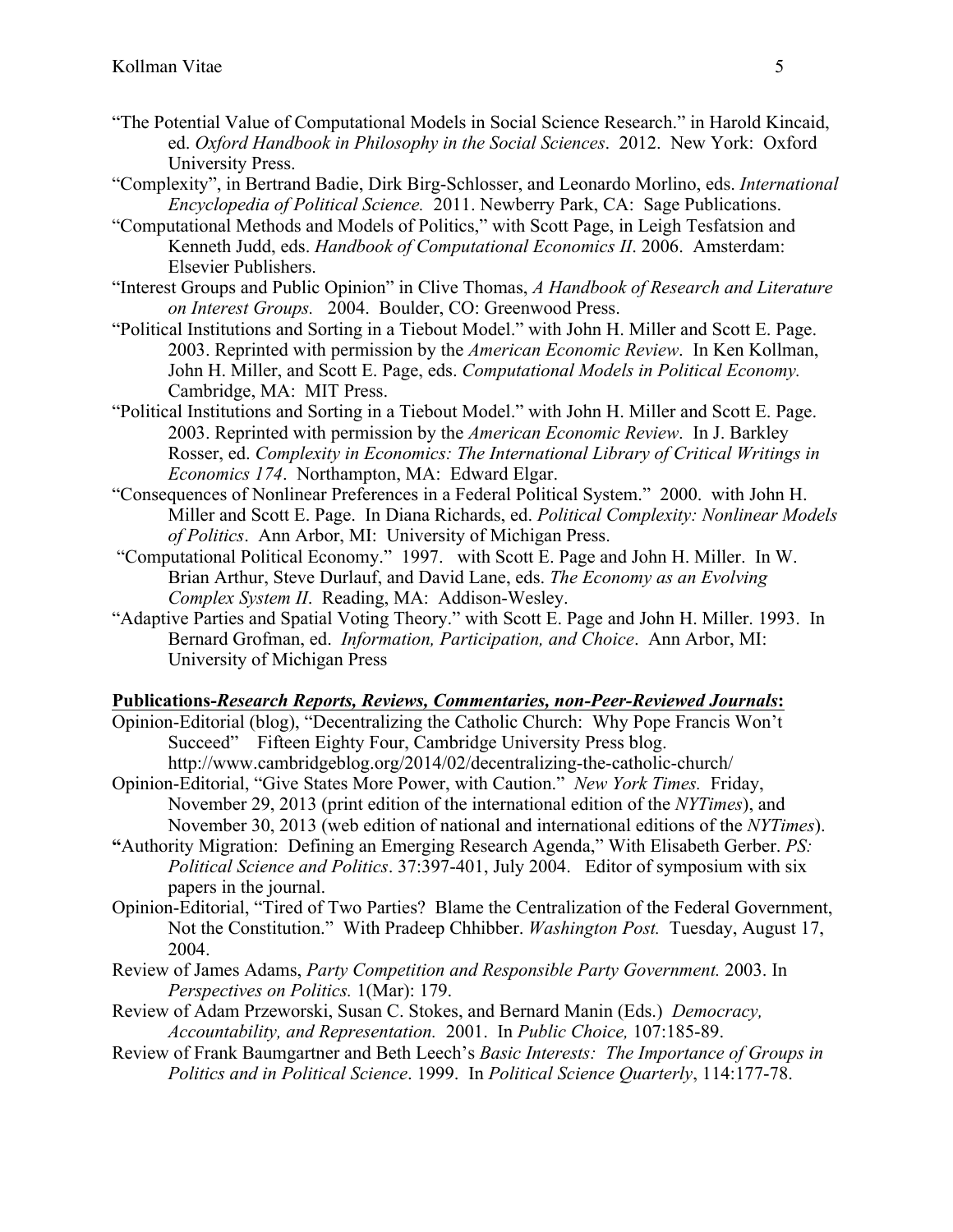"On the Use of Computers to Develop Political Theory." 1995. *The Political Methodologist.* 7:7-10.

# **Datasets:**

Constituency –Level Election Archive (CLEA). 2006-present. Principal investigator and project leader. A collaborative project with Allen Hicken, David Backer, Daniele Caramani, and David Lublin. CLEA is the largest repository of electronically accessible constituency-level election results available in the world. Funded by the National Science Foundation. The data are being made available on the Internet gradually as they are formatted and cleaned. The website URL is http://www.electiondataarchive.org/. Winner of the Lijphart/Przeworski/Verba Dataset Award of the Comparative Politics Section of the American Political Science Association, 2012.

#### **Works in Progress or Working Papers:**

*Dynamics of Party Politics.* With John Jackson. Book project.

- "Regional Interests, Political Parties, and Decentralization." Working paper, 2014, given at the annual meetings of the American Political Science Association.
- Interdisciplinary project (with Marlyse Baptista and Jinho Zhen) on "Modeling Convergence in Creoles," regarding linguistic convergence over time, using agent-based models.
- "A Manifesto for Protections Against Mind Control," Working paper, 2014.
- "Religion and Integration: Islam's Role in the Incorporation of Moroccan Immigrants in Madrid," with Janna Bray. Working paper, presented at the annual meetings of the Midwest Political Science Association, Chicago, 2012.
- "Party System Nationalization and Public Goods Production," with Allen Hicken and Joel Simmons. 2008. Working paper. Under review.
- "Authority Migration in Federations: The Case of the 16<sup>th</sup> Amendment to the U.S. Constitution." 2007. Working paper in progress.
- "Overt Religious Practice and Integration among Muslim Immigrants in Three European Countries," with Michael Robbins and Mark Tessler. 2007. Working paper.
- "Majority Rule and the Value of Policy Instability." 2004. with Scott E. Page and John H. Miller.
- "A Mobster Model of Campaign Finance: Industry Contributions and Political Favors." With Sang-Jung Han. Paper presented at the annual meetings of the Midwest Political Science Association, Chicago, 2005, and at the annual meetings of the American Political Science Association, Washington, D.C., 2005. Under Revision.
- "Preference Adaptation." With Scott Page. Paper presented at the annual meetings of the Midwest Political Science Association, Chicago, 2002. (Under revisions).
- "Explaining the Number of Parties in Single Member Simple Plurality Electoral Systems." with Pradeep Chhibber. Paper presented at the annual meetings of the Midwest Political Science Association, Chicago, April, 1998. (Under revision.)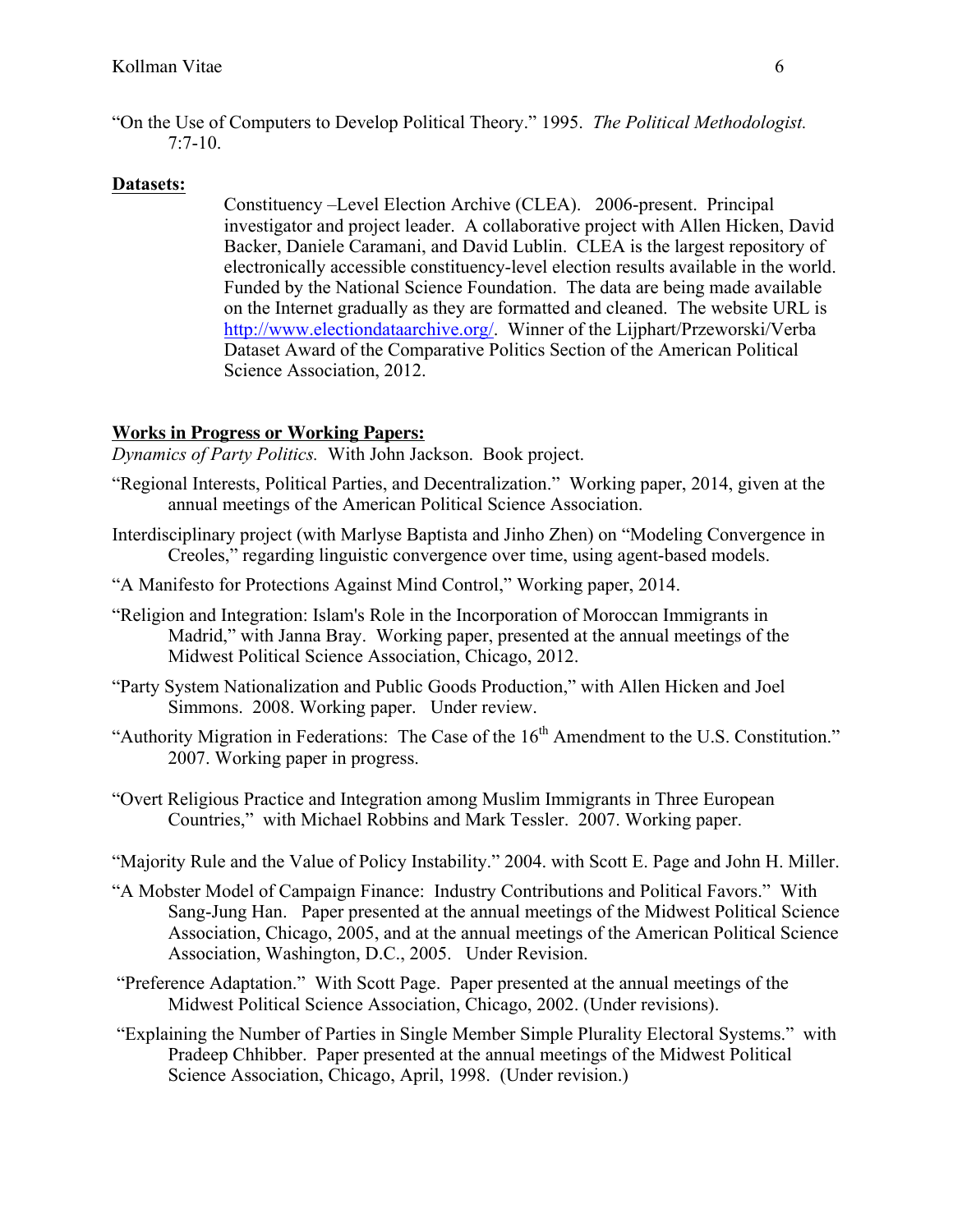- "Electoral Laws Under Extreme Conditions: The Case of Africa." With David Backer. Paper presented at the annual meetings of the Midwest Political Science Association, Chicago, 2003.) Under revisions.
- "Regionalism, Partisanship and Economic Voting in South Korea." With Junghwa Lee and Won-ho Park. Paper presented at the annual meetings of the Midwest Political Science Association, Chicago, 2003.) Under review at a journal.
- "Immigrants to Europe from Muslim Countries." A research project continuing in collaboration with Mark Tessler, Cara Wong, and James S. Jackson.

## **Colloquia or Guest Lectures:**

University of Georgia (2015), University of Colorado, Boulder (2015), Brazilian National Confederation of Industry (CNI) (2013), Yale University (2011), University Commons, University of Michigan (2011), Osher Lifelong-Learning Institute (2010), University of Alabama-Birmingham (2010), ICPSR summer program course in Complex Systems (2013), Kettering Foundation (2009), University of California, Davis (2007), University of California, Santa Cruz (2007), Duke University (2004), University of North Carolina (2004), MIT (2003), Harvard University (2003), University of Washington (2003), University of Rochester (2003), University of Minnesota (2001), Stanford University (2002, 2006, 2007), Princeton University (2000), New York University (1998), European University Institute, Florence, Italy (1997, 2001), University of California, San Diego (1997, 2007), University of California, Los Angeles (1997, 1999, 2007), University of Iowa (1997), University of Notre Dame (1997, 2001), Michigan State University (1996), Northwestern University (1995, 2002), University of Michigan (1994, 1995, 1996, 1997, 1998, 2001-2005, 2008, 2010, 2013), University of Michigan Law School (2013), Santa Fe Institute (1996, 1998).

#### **Professional Conferences-***Papers Presented***:**

American Political Science Association (1990-1999, 2002, 2003, 2005, 2006, 2007, 2010, 2014); Midwest Political Science Association (1989-1996, 1998-1999, 2002-06, 2008, 2011, 2012); University of Alabama-Birmingham (2010), University of California, Santa Cruz (2007), Duke University (2004), Public Choice Society (1990-1994, 1998-1999); University of Illinois (2005); University of North Carolina (2004); Duke University (2004) University of Michigan, (1998, 2003); European Consortium for Political Research (1998); University of California, Los Angeles (1997, 2002); Northwestern University, Kellogg Graduate School of Business, (1995).

#### **Professional Conferences-***Discussed Papers:*

American Political Science Association (1993-1995, 1997, 1999, 2001, 2002, 2005, 2006, 2008, 2011, 2013); Midwest Political Science Association (1995, 1996, 1998, 2002-06, 2008, 2009, 2010, 2011, 2012, 2013, 2014); Public Choice Society (1991-1994, 1999); University of Illinois (2008); Duke University (2004); Emory University (2005); University of California, Los Angeles (1997); Northwestern University, Kellogg Graduate School of Business, (1995).

#### **Professional Memberships:**

American Political Science Association Midwest Political Science Association

#### **External Service:**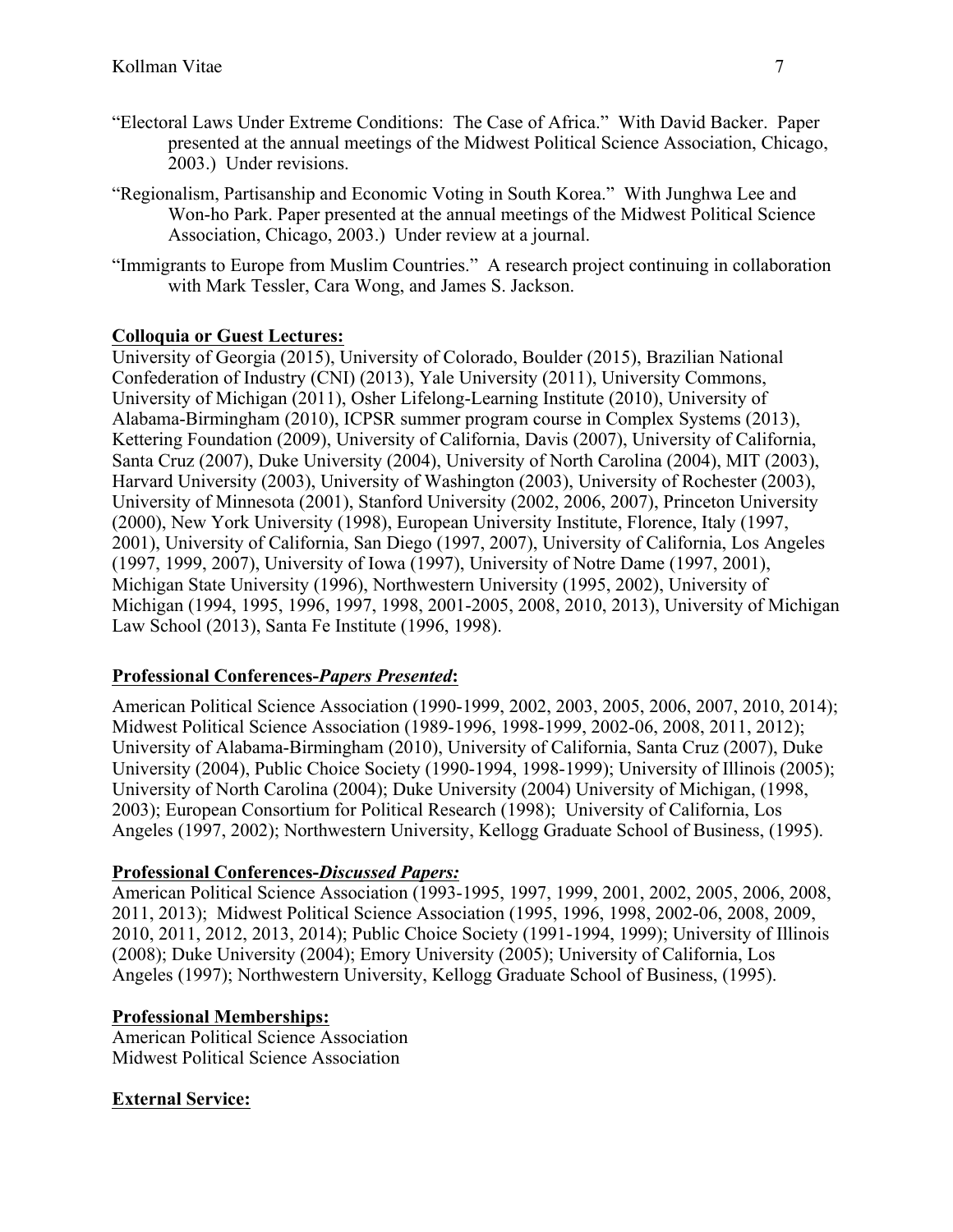|         | 2014-present Editorial Board, American Journal of Political Science                         |
|---------|---------------------------------------------------------------------------------------------|
| 2014    | Chair of committee to award the Leon Epstein Outstanding Book Award by the                  |
|         | organized section on Political Organizations and Parties of the American Political          |
|         | Science Association.                                                                        |
| 2013    | Chair of the committee to award the The Lijphart/Przeworski/Verba Dataset                   |
|         | Award of the Comparative Politics Section of the American Political Science                 |
|         | Association.                                                                                |
| 2013    | Invited presenter at a conference on "Civil Society Advocacy" hosted by the                 |
|         | Brazilian National Confederation of Industry (CNI), Brasilia, June, 2013.                   |
| 2012    | Invited speaker at the University Commons, Ann Arbor, Michigan, on How do                   |
|         | We Teach Globalization at a Premier University?                                             |
| 2010    | Chair of the committee to award the Gosnell Prize, sponsored by the Political               |
|         | Methodology section of the American Political Science Association; the prize is             |
|         | given to the best paper in political methodology presented at a political science           |
|         | conference over the past year.                                                              |
| 2010    | Invited speaker at the Osher Lifelong-Learning Institute, Ann Arbor, Michigan,              |
|         | on How do We Teach Globalization at a Premier University?                                   |
| 2008-09 | Member of the committee to award the Gosnell Prize, sponsored by the Political              |
|         | Methodology section of the American Political Science Association; the prize is             |
|         | given to the best paper in political methodology presented at a political science           |
|         | conference over the past year.                                                              |
| 2009    | Invited speaker at the Kettering Foundation annual conference, Dayton, Ohio,                |
|         | June, for a panel on complexity theory and democratic institutions.                         |
| 2008    | Co-organizer of, and presenter at, a half-day workshop at annual conference of the          |
|         | Political Methodology section of the American Political Science Association.                |
|         | Conference held at the University of Michigan, July, 2008. Panel was on                     |
|         | empirical methods and agent-based models.                                                   |
| 2005-08 | Panelist and Reviewer for the Political Science Program, National Science                   |
|         | Foundation                                                                                  |
| 2009    | Member of the Best Book award committee for the European Union Studies                      |
|         | Association (EUSA). The award if given annually for the best book in European               |
|         | Union studies.                                                                              |
| 2009    | Speaker to high school students, "Introduction to the European Union," Huron                |
|         | High School, Ann Arbor, MI                                                                  |
| 2008    | Speaker at the Public Relations Professionals Association annual conference,                |
|         | Detroit, MI, on the 2008 presidential election.                                             |
| 2009-10 | Member of the Gabriel Richard Lecture committee at St. Mary's Student Parish,               |
|         | Ann Arbor, MI                                                                               |
| 2008    | Co-organizer of a research workshop for 13 people, sponsored by the European                |
|         | Union Center, on "Federalism and Federation," held at the University of                     |
|         | Michigan Law School, April, 2008.                                                           |
| 2008    | Co-organizer of a research workshop for 12 people, sponsored by the Islamic                 |
|         | Studies Initiative and the Center for International and Comparative Studies, on             |
|         | "Europe's Reception of Muslims in Europe," held at the University of Michigan,              |
| 2007    | March, 2008.<br>Co-organizer of a research workshop for 20 people, sponsored by the Islamic |
|         | Studies Initiative and the Center for International and Comparative Studies, on             |
|         | "Muslims in Europe," held at the University of Michigan, November, 2007.                    |
|         |                                                                                             |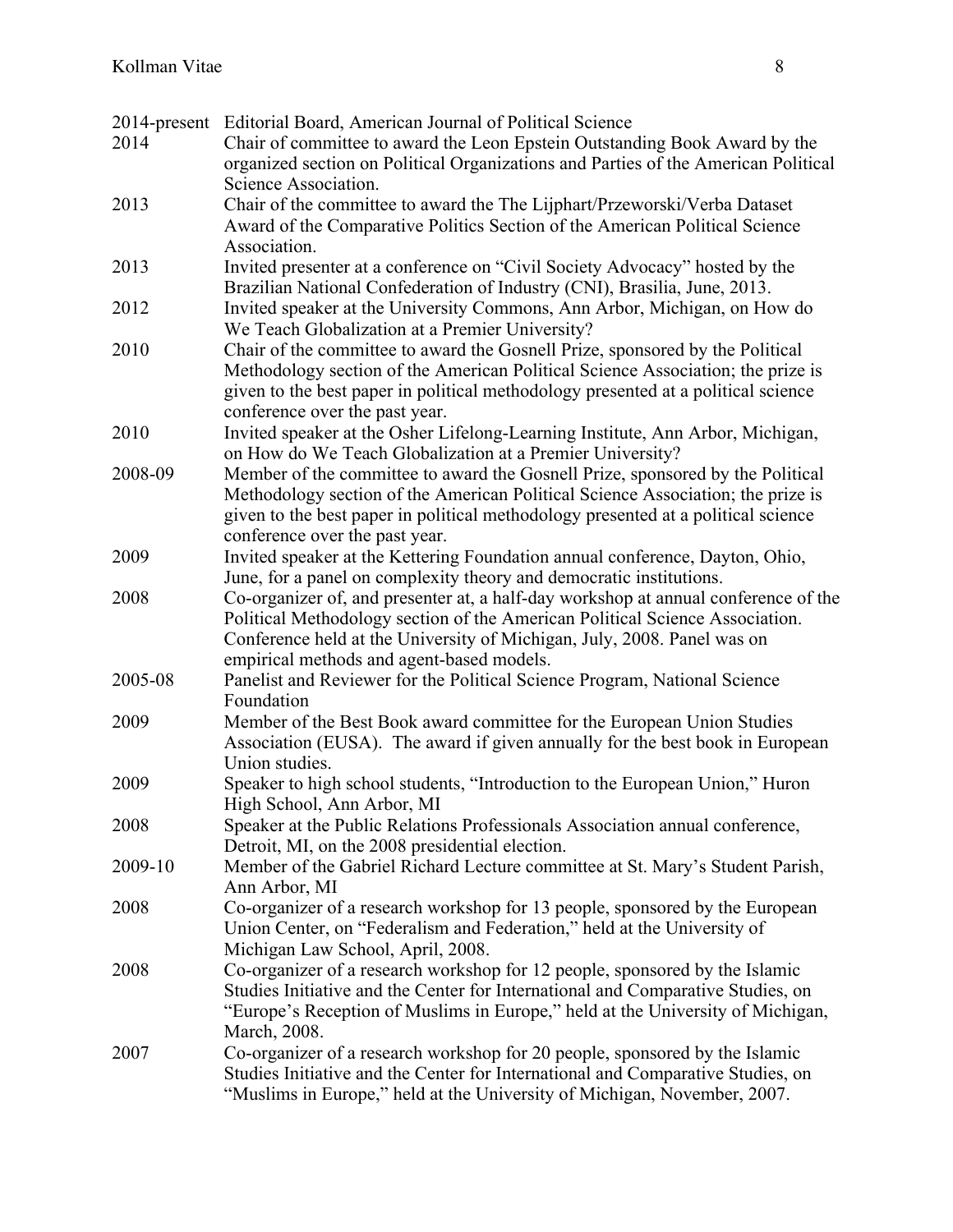| 2008-09   | Chair of the committee to award the Gosnell Prize, sponsored by the Political      |
|-----------|------------------------------------------------------------------------------------|
|           | Methodology section of the American Political Science Association; the prize is    |
|           | given to the best paper in political methodology presented at a political science  |
|           | conference over the past year.                                                     |
| 2006-07   | Member of the Emerging Scholar Award Committee of the Political                    |
|           | Organizations and Parties section, American Political Science Association          |
| 2005-06   | Chair of the Samuel J. Eldersveld Award Committee of the Political                 |
|           | Organizations and Parties section, American Political Science Association          |
| 2005-06   | Executive Council member of the organized program on Political Organizations       |
|           | and Parties of the American Political Science Association                          |
| 2005      | Co-organizer of a conference for 27 people, sponsored by the European              |
|           | Commission and the University of Michigan, on "Political Parties and               |
|           | Representation," held at the University of Michigan, May, 2005.                    |
| 2004      | Consultant to the government of the United Arab Emirates (UAE) on designing        |
|           | and managing a public opinion research center (part of the grant to the Center for |
|           | Political Studies, Mark Tessler, principal investigator).                          |
| 2004      | Lecturer for 150 University of Michigan retirees in Ann Arbor, on "What is the     |
|           | European Union? And Why is it Important?"                                          |
| 2003-2007 | Editorial Board, European Union Politics journal.                                  |
| 2003      | Consultant to the U.S. State Department and the government of Bahrain on           |
|           | designing and managing a new social science research center in Bahrain.            |
| 2003      | Co-organizer of a conference for 25 people, sponsored by the European              |
|           | Commission and the University of Michigan, on "Authority Migration," held at       |
|           | the University of Michigan, May, 2003.                                             |
| 2003      | Co-leader (for one week) and Lecturer in the Empirical Implications of             |
|           | Theoretical Models (EITM) project, University of Michigan, 2003, funded by the     |
|           | National Science Foundation.                                                       |
| 2003      | Lecturer at a meeting of the International Law section of the Michigan Bar         |
|           | Association, on the legal and constitutional principles of the European Union.     |
| 2003-04   | Member of the Emerging Scholar Award Committee of the Political                    |
|           | Organizations and Parties section, American Political Science Association.         |
| 2002      | Consultant to the Oakland County and Wayne County school districts in              |
|           | Michigan in the design of their curriculum for middle school social studies        |
|           | instruction.                                                                       |
| 2002      | Panelist and Reviewer for the National Science Foundation, Major Research          |
|           | Instrumentation Awards, May, 2002.                                                 |
| 2001      | Chair of the Jack Walker Outstanding Published Article Award committee of the      |
|           | Political Organizations and Parties section, American Political Science            |
|           | Association.                                                                       |
| 2000-01   | Gave four public lectures on American politics and American federalism,            |
|           | sponsored by the Tuscan-American Association and the United States Consulate,      |
|           | Florence, Italy.                                                                   |
| 1999      | Member of Leon D. Epstein Outstanding Book Award committee of the Political        |
|           | Organizations and Parties section, American Political Science Association.         |
| 1998      | Co-organizer of a conference for 35 people, sponsored by the National Science      |
|           | Foundation and the University of Michigan, on "Computational Political             |
|           | Economy" at the University of Michigan, October, 1998.                             |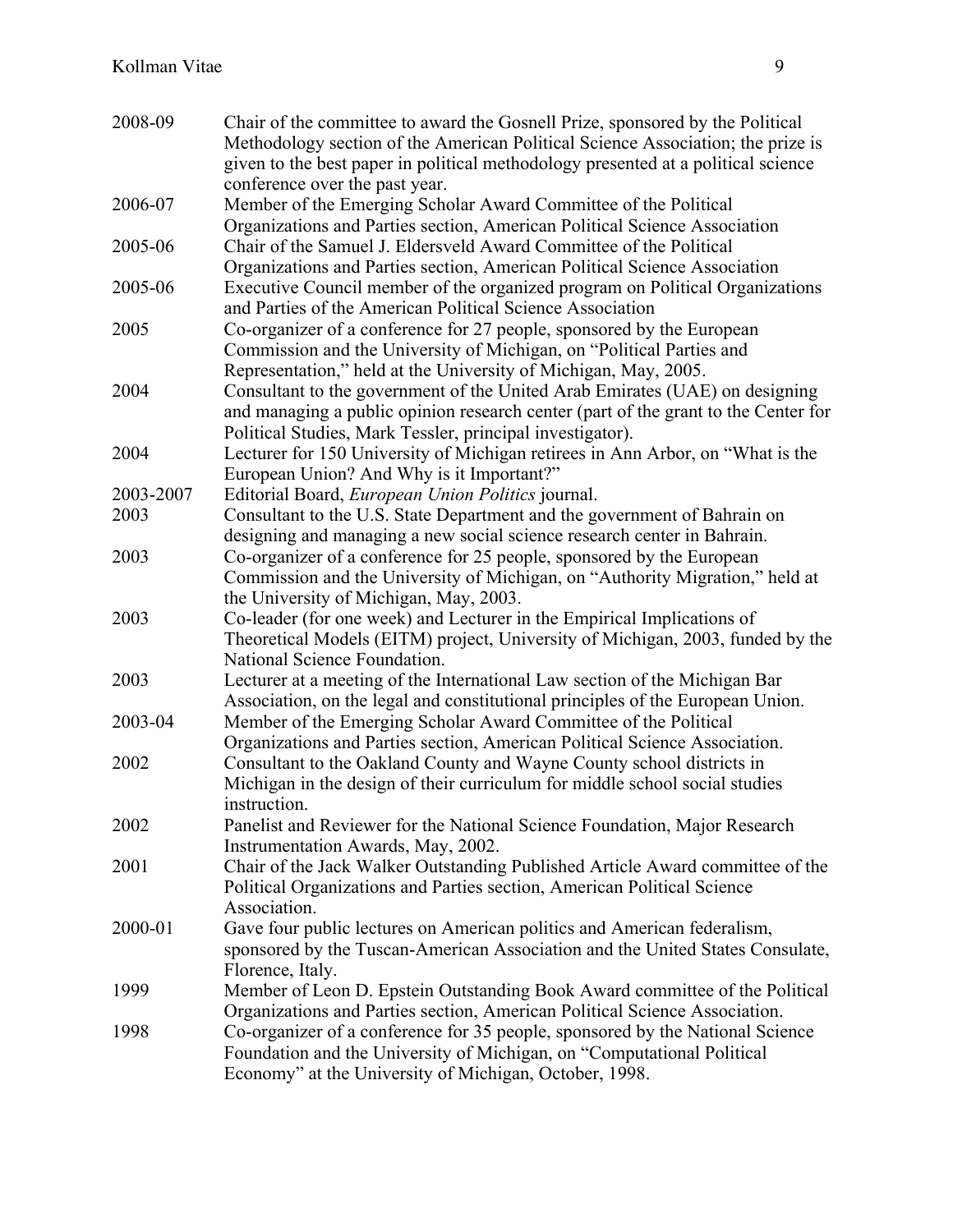- 1996, 1998 Lectured at Graduate Workshop in Economics, Computational Modeling and Complexity, at the Santa Fe Institute.
- 1998-2008 Instructor at the Inter-University Consortium for Political and Social Research (ICPSR) summer school, "Game Theory," and "Nonlinear Models."
- 1997-98 Member of the nominating committee of council officers for the Political Organizations and Parties section of the American Political Science Association.
- Reviewer for: American Political Science Review, American Economic Review, Quarterly Journal of Political Science American Journal of Political Science, British Journal of Political Science, Political Research Quarterly, American Politics Quarterly, National Science Foundation, Journal of Economic Theory, Policy Studies Journal, Adaptive Behavior, Management Science, Social Science Journal, Journal of Theoretical Politics, European Journal of Political Economy, Journal of Common Market Studies, Journal of Conflict Resolution, Political Behavior, Political Communication, Journal of Politics, Journal of Economic Behavior and Organization, State Politics and Policy Quarterly, Journal of Economic Education, Comparative Political Studies, United States Air Force, Party Politics, European Union Politics, Political Analysis, Berkeley Electronic Press: Journals in Economics and Policy Analysis, Public Management Review, International Journal of Public Opinion, Human Communications Research, Political Studies, European Journal of Political Science, Cambridge University Press, Princeton University Press, Oxford University Press, University of Michigan Press, Bloomsbury Politics.

#### **Internal Service: (Founding director of a new center, a new undergraduate major and minor, multiple new curricular programs and initiatives, and new collaborative research projects)**

- 2015-20 Director, Center for Political Studies, Institute for Social Research, University of Michigan (formal appointment begins 08/15, appointed 07/14)
- 2015 Director, Summer Program in Rome, Italy, for the University of Michigan (appointed 08/14)
- 2011-14 Director, International Institute, University of Michigan
- 2014 Interim Director, Program in International and Comparative Studies, International Institute, University of Michigan
- 2011-2013 Director, Center for International and Comparative Studies, International Institute, University of Michigan
- 2013-14 Chair of the hiring committee in American political institutions for the Department of Political Science, University of Michigan, Ann Arbor
- 2014 Co-organized (with Charles Shipan and Mariah Zeisberg) a conference, "Presidential Power in the U.S.: Emerging Research," Department of Political Science, University of Michigan
- 2014 Book manuscript workshop for Andrew Kerner, University of Michigan
- 2013 Book manuscript workshop for Michael Heaney, University of Michigan
- 2013 Book manuscript workshop for Brian Min, University of Michigan
- 2012-13 Member of the hiring committee in American political institutions for the Department of Political Science, University of Michigan, Ann Arbor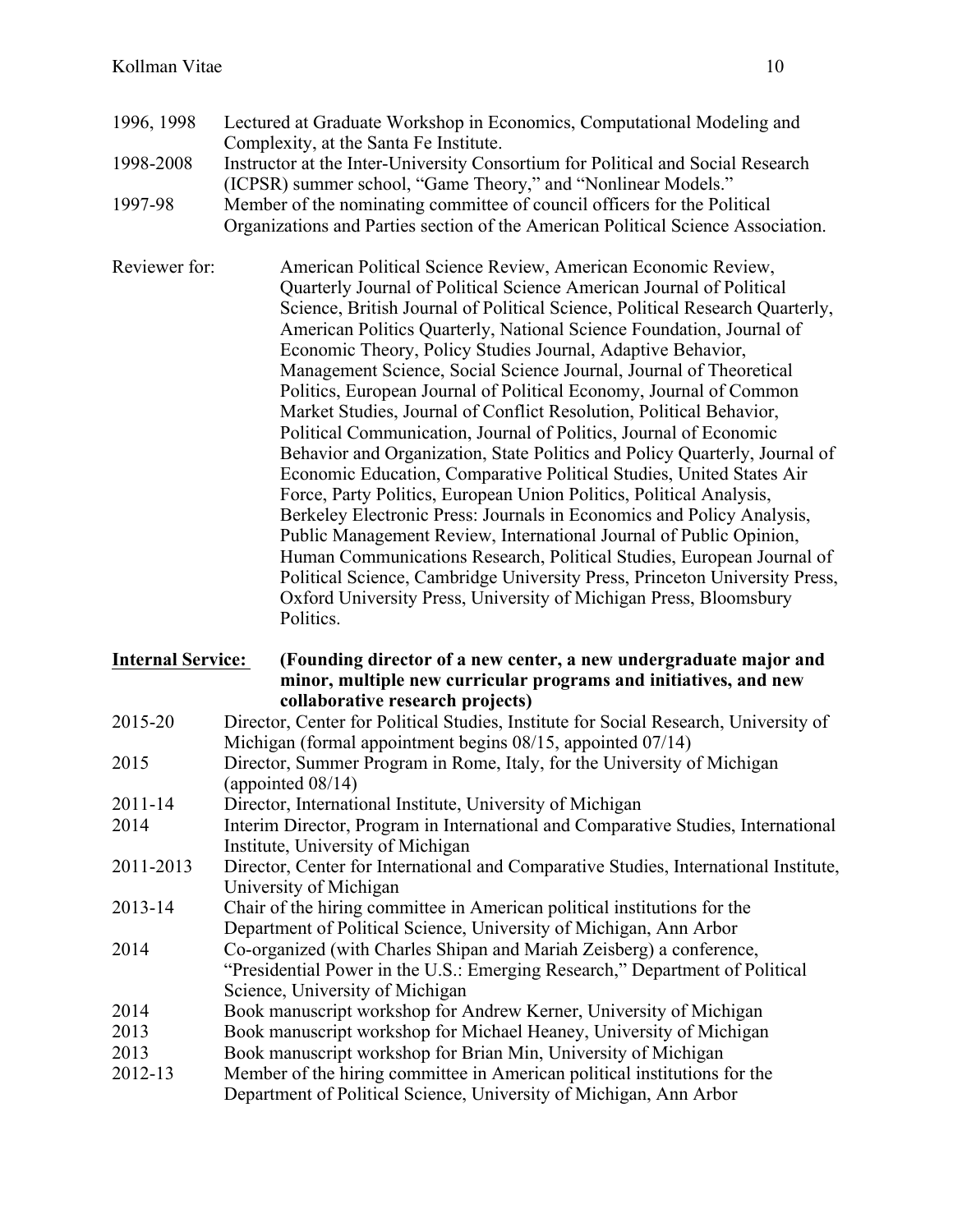| 2012-13 | Member of the Dennison Advisory Committee, for renovations to the Dennison<br>building at the campus of the University of Michigan                                                                                |
|---------|-------------------------------------------------------------------------------------------------------------------------------------------------------------------------------------------------------------------|
| 2011-12 | Chair of Faculty Search Committee, International Studies (an interdisciplinary                                                                                                                                    |
|         | search involving four departments).                                                                                                                                                                               |
| 2011    | Member of third year review committee for Kenneth McElwain, Department of<br>Political Science, University of Michigan                                                                                            |
| 2011    | Resident Director, Summer Program in Florence, Italy; for the University of<br>Michigan and University of Wisconsin                                                                                               |
| 2011-12 | Member of third year review committee for Michael Heaney, Organizational<br>Studies, University of Michigan, Ann Arbor                                                                                            |
| 2010    | Acting Vice-Provost for International Affairs, University of Michigan                                                                                                                                             |
| 2010    | Acting Director, International Institute, University of Michigan                                                                                                                                                  |
| 2010    | Member, Academic Planning Group (committee of deans, vice provosts, and<br>directors of major institutes), University of Michigan                                                                                 |
| 2010-13 | Member, President's African Advisory Committee, University of Michigan                                                                                                                                            |
| 2011-13 | Member, President's China Advisory Committee, University of Michigan                                                                                                                                              |
| 2010    | Member, Committee on the 50 <sup>th</sup> Anniversary Celebration of the Peace Corps,<br>University of Michigan                                                                                                   |
| 2010    | Chair of committee drafting a memo to provost Phil Hanlon and president Mary<br>Sue Coleman advising on potential office in Beijing China for University of<br>Michigan                                           |
| 2010    | Member, Provost's Seminar Planning Committee, University of Michigan                                                                                                                                              |
| 2010-12 | Acting Project Director, Fulbright Program, University of Michigan                                                                                                                                                |
| 2010    | Submitted Title VI Grant proposal to the Department of Education for the Center<br>for International and Comparative Studies (CICS), International Institute,                                                     |
| 2009-12 | University of Michigan<br>Creator and lead administrator for the new International Studies Concentration<br>degree, University of Michigan                                                                        |
| 2009    | Co-organized (with John Jackson) an internal, departmental conference on Causal<br>Inference, Summer, 2009, Department of Political Science, University of<br>Michigan                                            |
| 2005-09 | Director, Center for International and Comparative Studies, International Institute,<br>University of Michigan                                                                                                    |
| 2010-11 | Acting Director of the Center for World Performance Studies, International<br>Institute, University of Michigan                                                                                                   |
| 2008-09 | Submitted proposal for new International Studies major concentration degree to<br>the College of Literature, Science, and the Arts. The proposal was approved by<br>the college and the presidents council, 2009. |
| 2008-09 | Associate Chair, Department of Political Science, University of Michigan                                                                                                                                          |
| 2007-08 | Chair, Ad-hoc tenure committee for Michael Tomz, Department of Political                                                                                                                                          |
|         | Science, University of Michigan                                                                                                                                                                                   |
| 2007-08 | Chair, Ad-hoc promotion committee for Robert Franzese, Department of Political<br>Science, University of Michigan                                                                                                 |
| 2007-09 | Member, Advisory Committee, Center for Political Studies, Institute for Social<br>Research, University of Michigan                                                                                                |
| 2008-10 | Member of the advisory committee, Center for European Studies/European Union<br>Center (CES/EUC), University of Michigan                                                                                          |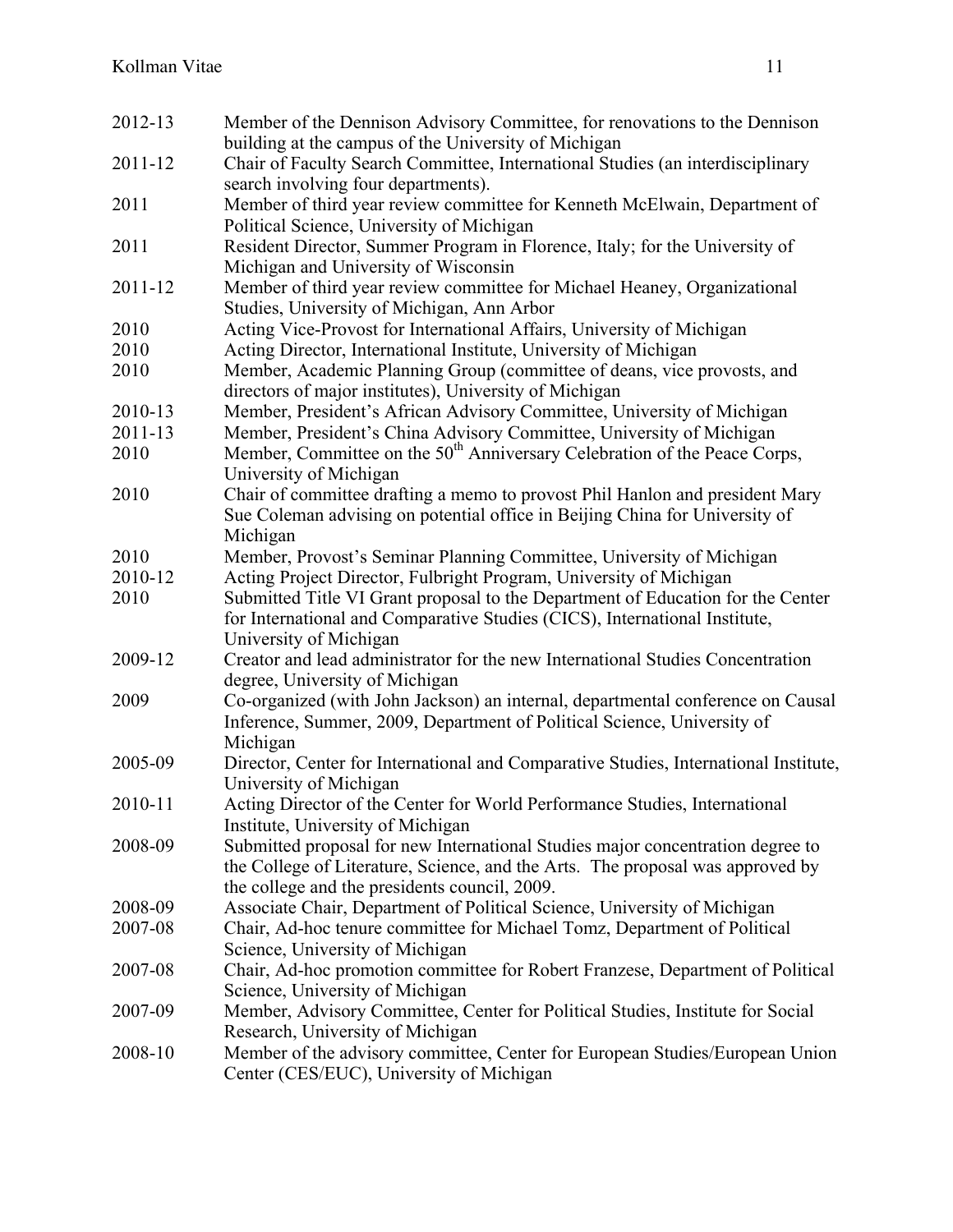| 2008-09      | Mentor to an international Knight-Wallace Scholar at the Wallace House,<br>University of Michigan                                                                      |
|--------------|------------------------------------------------------------------------------------------------------------------------------------------------------------------------|
|              | 2004-6, 08-10 Organizer of Graduate Seminar on Global Transformations (GSGT) at the<br>International Institute, a forum for PhD students to share their research plans |
|              | involving the collection of international data and field work.                                                                                                         |
| 2008         | Speaker on a panel on the 2008 presidential election, Center for Political Studies,                                                                                    |
|              | University of Michigan.                                                                                                                                                |
| 2008         | Speaker to the Mortar Board Society at the University of Michigan, on the topic<br>of the 2008 presidential election                                                   |
| 2005-06      | Chair, Ad-hoc tenure committee for Kenneth Scheve, Department of Political                                                                                             |
|              | Science, University of Michigan                                                                                                                                        |
| 2004-05      | American Politics Field Coordinator, Department of Political Science, University                                                                                       |
|              | of Michigan                                                                                                                                                            |
| 2005-06      | Submitted proposal for new International Studies minor degree to the College of                                                                                        |
|              |                                                                                                                                                                        |
|              | Literature, Science, and the Arts. The proposal was approved in February, 2006.                                                                                        |
| 2006-present | Lead administrator of the International Studies minor degree at the University of<br>Michigan.                                                                         |
|              |                                                                                                                                                                        |
| 2005         | Volunteer lecturer at the Central Services, Financial Unit, Wolverine Tower,                                                                                           |
|              | University of Michigan, Ann Arbor "What is the European Union and Why is it                                                                                            |
|              | Important?" March, 2005.                                                                                                                                               |
| 2004-05      | Center for Advanced Study, Advisory Committee, International Institute,                                                                                                |
|              | University of Michigan                                                                                                                                                 |
| 2004         | Interim Director, Center for Political Studies, Institute for Social Research,                                                                                         |
|              | University of Michigan.                                                                                                                                                |
| 2003-6       | Office of International Programs (OIP) Advisory Committee, International                                                                                               |
|              | Institute, University of Michigan.                                                                                                                                     |
| 2002-2004    | Associate Director, Center for Political Studies, Institute for Social Research,                                                                                       |
|              | University of Michigan.                                                                                                                                                |
| 2003-2005    | Director, Center for European Studies, International Institute, University of                                                                                          |
|              | Michigan.                                                                                                                                                              |
| 2003-2005    | Director, European Union Center, International Institute, University of Michigan.                                                                                      |
| 2001-2003    | Executive Committee, Department of Political Science, University of Michigan.                                                                                          |
| 2003         | Search Committee for the Harris Chair in American Politics, Department of                                                                                              |
|              | Political Science, University of Michigan                                                                                                                              |
| 2001-2003    | Chair of Methods Group, Department of Political Science, University of                                                                                                 |
|              | Michigan.                                                                                                                                                              |
| 2001-2003    | Faculty Advisory Committee for the Undergraduate Research Opportunities                                                                                                |
|              | Program (UROP) at the University of Michigan.                                                                                                                          |
| 2000-2001    | Resident Director, Academic Year Program in Florence, Italy; for the University                                                                                        |
|              | of Michigan, University of Wisconsin, and Duke University.                                                                                                             |
| 1999-2000    | Director of Admissions, Department of Political Science, University of Michigan.                                                                                       |
| 1999-2000    | Advisory Committee, Center for Political Studies, University of Michigan.                                                                                              |
| 1998-99      | Chair, Search Committee, Formal Theory, Department of Political Science,                                                                                               |
|              | University of Michigan.                                                                                                                                                |
| 1998-99      | Co-chair, Political Economy speaker series, Department of Political Science,                                                                                           |
|              | University of Michigan.                                                                                                                                                |
| 1997-98      | Executive Committee, Department of Political Science, University of Michigan                                                                                           |
| 1997-99      | Council on Initiatives, Institute for Social Research, University of Michigan                                                                                          |